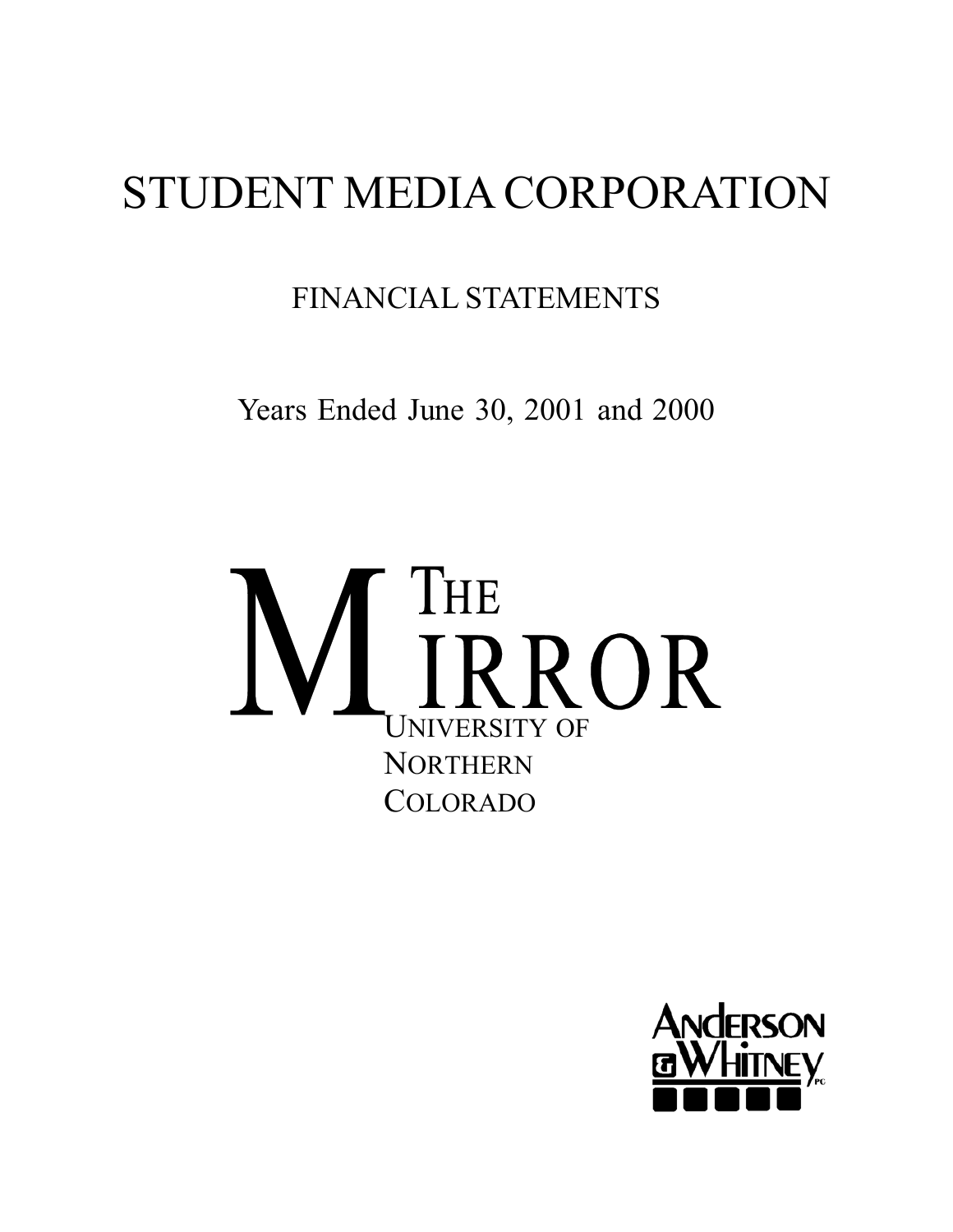# LEGISLATIVE AUDIT COMMITTEE 2001 MEMBERS

Representative Jack Taylor Chairman

Representative Carl Miller Vice-Chairman

Senator Norma Anderson Senator Doug Lamborn Senator Doug Linkhart Senator Peggy Reeves Representative Sue Windels Representative Brad Young

#### **Office of the State Auditor Staff**

J. David Barba State Auditor

Joanne Hill Deputy State Auditor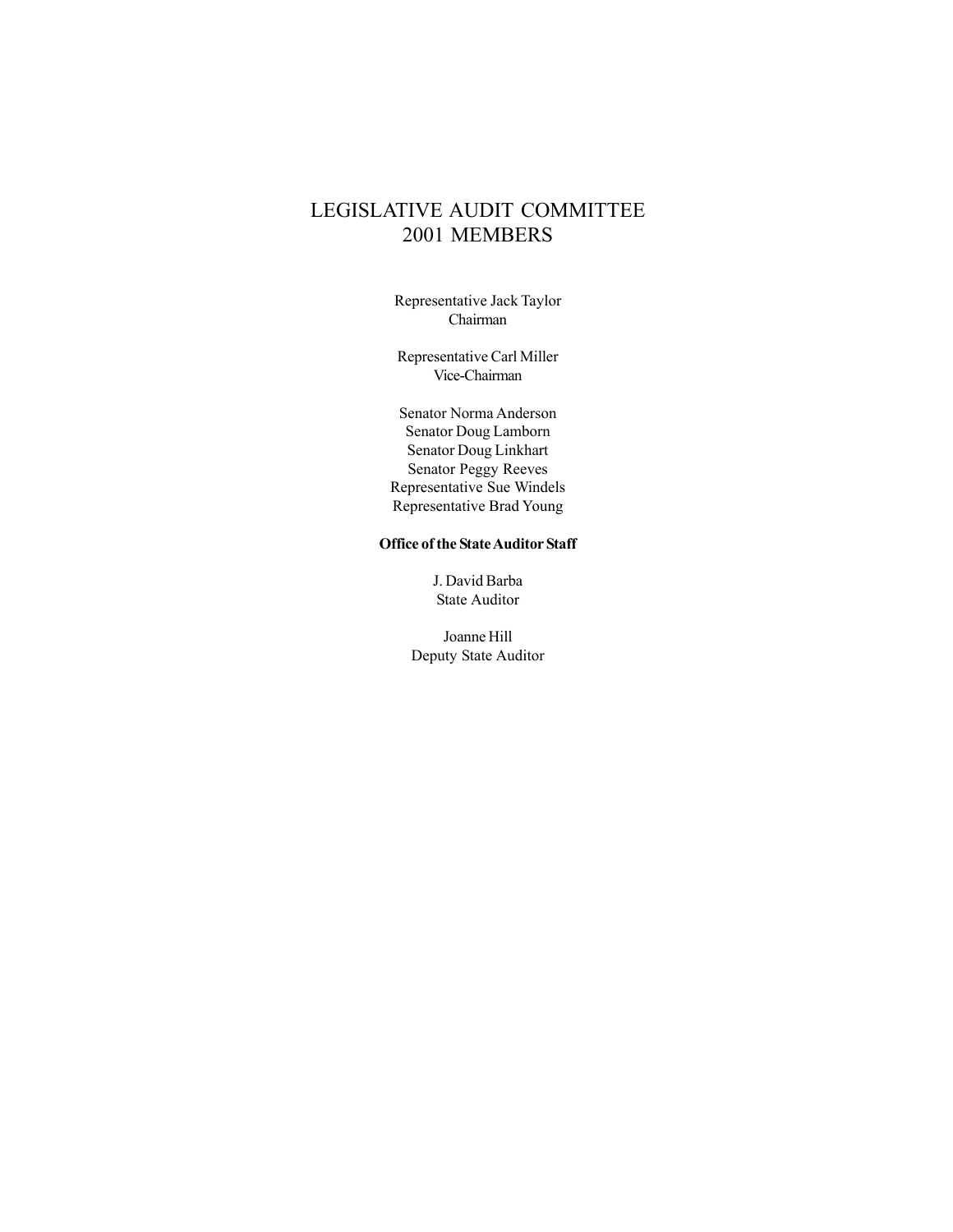ANDERSON & WHITNEY, P.C. CERTIFIED PUBLIC ACCOUNTANTS AND BUSINESS ADVISORS

1001 Ninth Avenue Greeley, Colorado 80631-4046

(970) 352-7990 FAX (970) 352-1855 Website: www.awhitney.com



Independent Auditors' Report

Members of the Legislative Audit Committee

We have audited the combined balance sheets of the Student Media Corporation as of June 30, 2001 and 2000, and the related statements of revenue, functional expenditures, and changes in fund balances for the years then ended. These financial statements are the responsibility of the Corporation's management. Our responsibility is to express an opinion on these financial statements based on our audit.

We conducted our audits in accordance with auditing standards generally accepted in the United States. Those standards require that we plan and perform the audit to obtain reasonable assurance about whether the financial statements are free of material misstatement. An audit includes examining, on a test basis, evidence supporting the amounts and disclosures in the financial statements. An audit also includes assessing the accounting principles used and significant estimates made by management, as well as evaluating the overall financial statement presentation. We believe that our audit provides a reasonable basis for our opinion.

In our opinion, the financial statements referred to above present fairly, in all material respects, the financial position of the Student Media Corporation as of June 30, 2001 and 2000 and the results of operations for the years then ended in conformity with accounting principles generally accepted in the United States.

anderson & Whitney, P.C.

August 7, 2001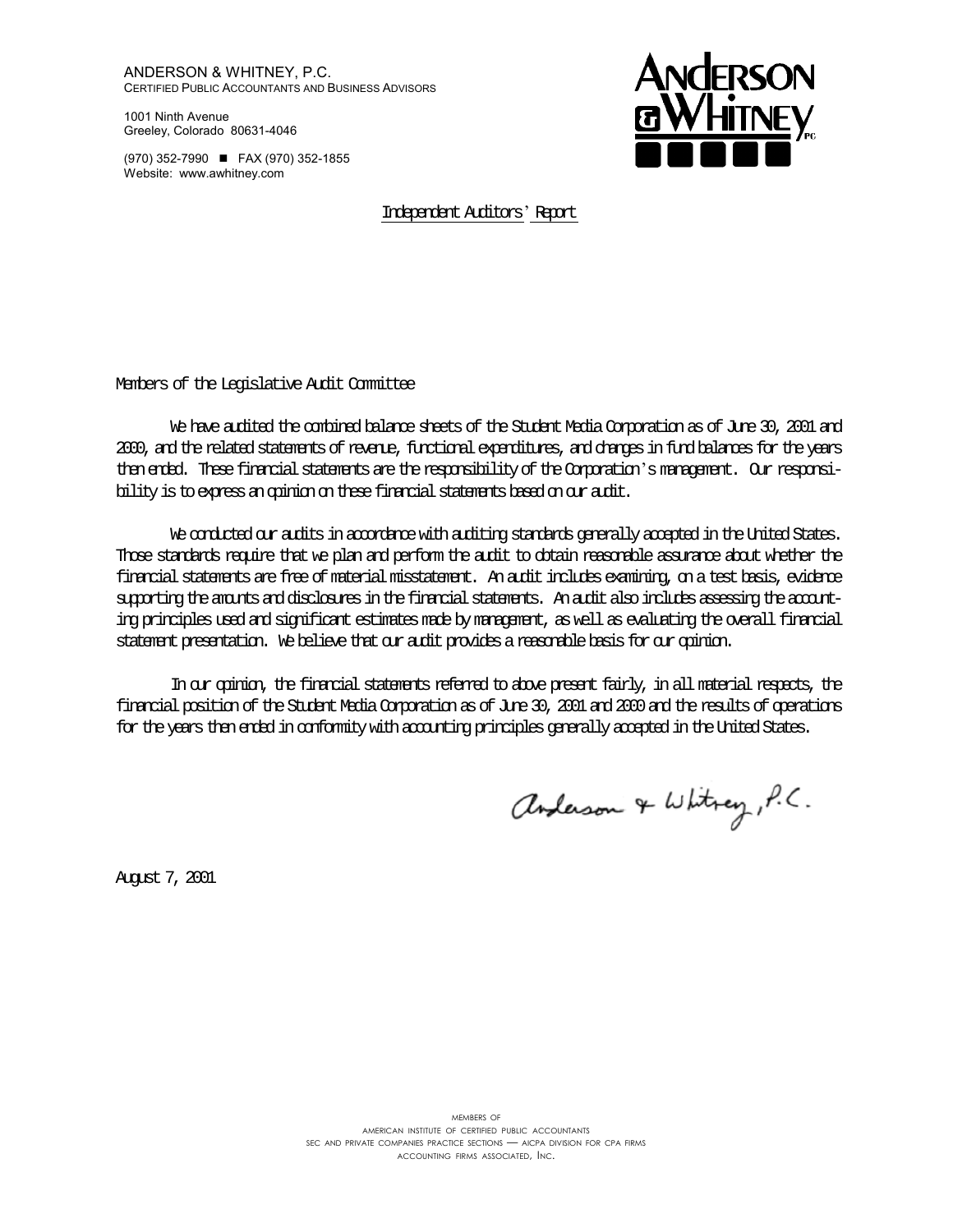## **STUDENT MEDIA CORPORATION COMBINED BALANCE SHEET JUNE 30, 2001 and 2000**

|                                                  | <b>Current Unrestricted</b><br>Funds |           |
|--------------------------------------------------|--------------------------------------|-----------|
|                                                  | 2001                                 | 2000      |
| <b>ASSETS</b>                                    |                                      |           |
| Cash on hand and in banks:                       |                                      |           |
| Petty Cash                                       | \$<br>20                             | \$<br>20  |
| Cash on Deposit with UNC                         | 102,405                              | 98,756    |
| Accounts receivable, net of allowance of \$1,180 | 4,934                                | 5,728     |
| and \$1,695 in 2001 and 2000 respectively        |                                      |           |
| <b>Other Current Assets</b>                      | 75                                   | 1,175     |
| Land and Improvements                            |                                      |           |
| <b>Building and Improvements</b>                 |                                      |           |
| Equipment                                        |                                      |           |
| <b>Total Assets</b>                              | 107,434                              | 105,679   |
| <b>LIABILITIES</b><br><b>Accounts Payable</b>    | 3,119                                | 2,526     |
| <b>Accrued Liabilities</b>                       | 311                                  | 420       |
| <b>Deferred Credits</b>                          |                                      | 793       |
| Notes Payable                                    |                                      |           |
| <b>Total Liabilities</b>                         | 3,430                                | 3,739     |
| <b>FUND BALANCES</b>                             |                                      |           |
| Unrestricted                                     | 104,004                              | 101,940   |
| Net Investment in Plant                          |                                      |           |
| <b>Total Fund Balances</b>                       | 104,004                              | 101,940   |
| <b>Total Liabilities and Fund Balances</b>       | \$107,434                            | \$105,679 |

*\*See accompanying notes to financial statements.*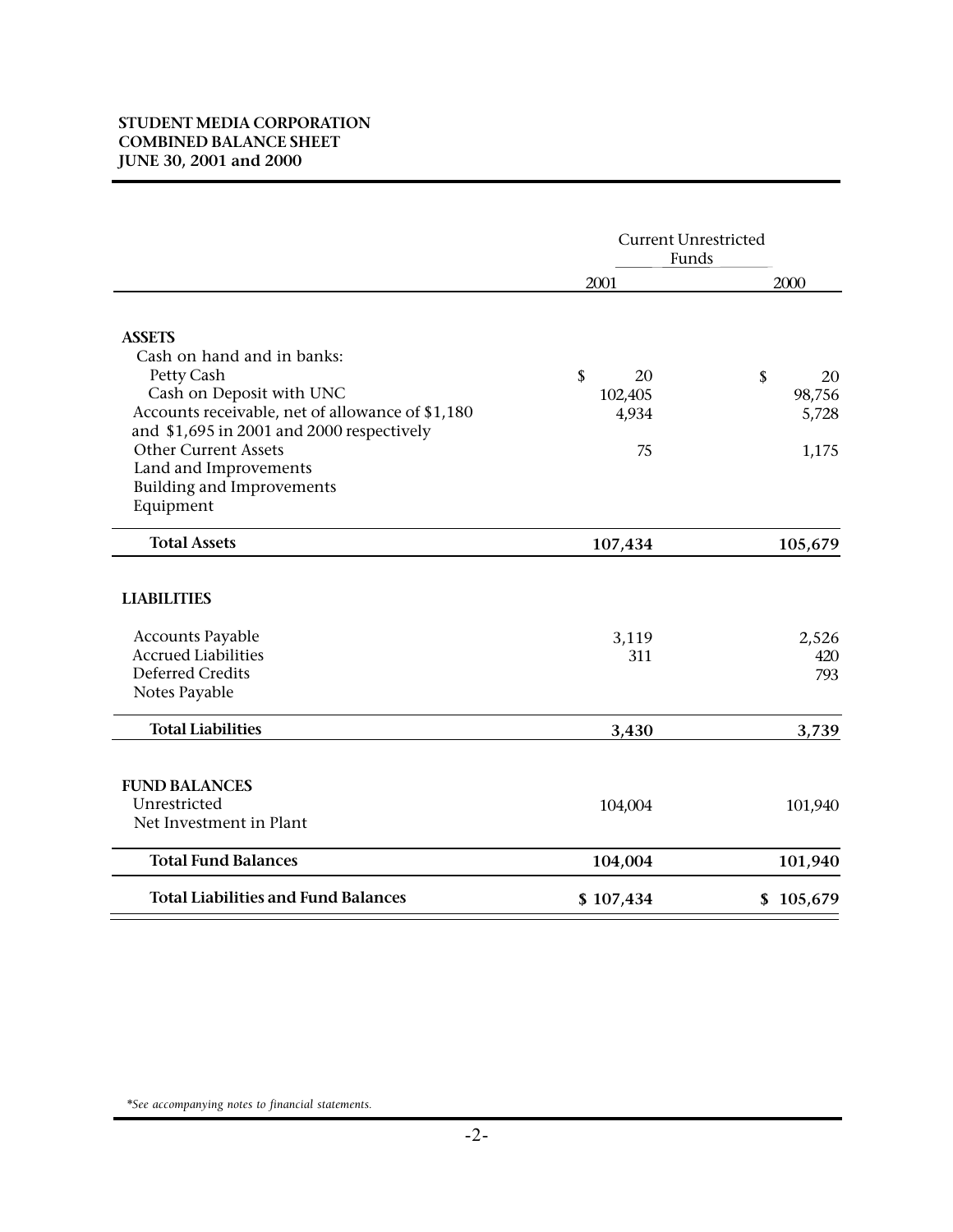| <b>PLANT FUND</b>   |               |                           |                 |
|---------------------|---------------|---------------------------|-----------------|
| Investment in Plant |               | Memorandum Only<br>Totals |                 |
| 2001                | 2000          | 2001                      | 2000            |
|                     |               |                           |                 |
| \$                  | \$            | \$<br>20                  | \$<br>20        |
|                     |               | 102,405<br>4,934          | 98,756<br>5,728 |
|                     |               | 75                        | 1,175           |
| 15,235              | 5,500         | 15,235                    | 5,500           |
| 107,000             | 107,000       | 107,000                   | 107,000         |
| 53,084              | 55,290        | 53,084                    | 55,290          |
| 175,319             | 167,790       | 282,753                   | 273,469         |
|                     |               |                           |                 |
|                     |               | 3,119                     | 2,526           |
|                     |               | 311                       | 420             |
|                     |               |                           | 793             |
| 49,729              | 67,195        | 49,729                    | 67,195          |
| 49,729              | 67,195        | 53,159                    | 70,934          |
|                     |               |                           |                 |
|                     |               | 104,004                   | 101,940         |
| 125,590             | 100,595       | 125,590                   | 100,595         |
| 125,590             | 100,595       | 229,594                   | 202,535         |
| 175,319<br>\$       | \$<br>167,790 | 282,753<br>\$             | \$273,469       |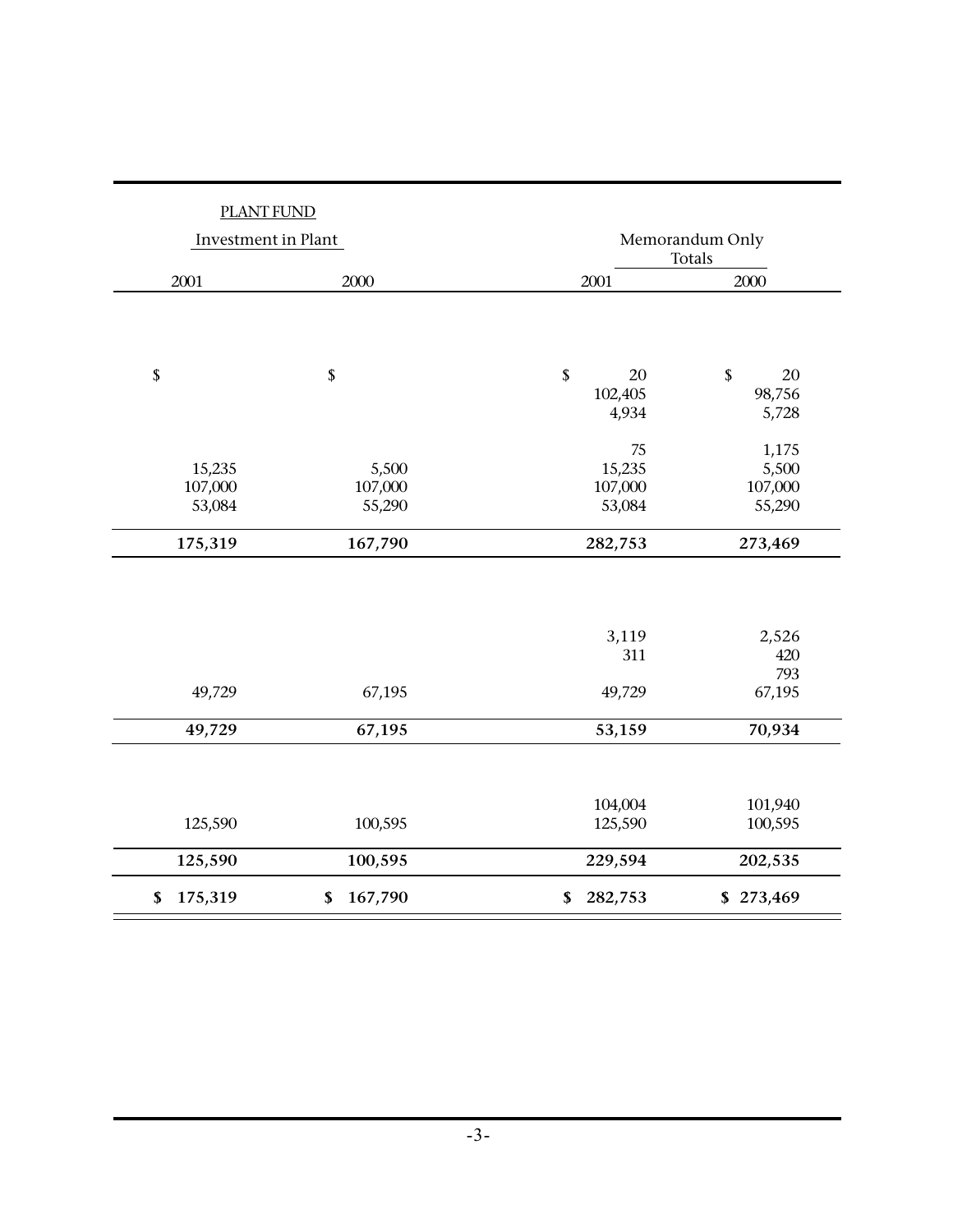#### **STUDENT MEDIA CORPORATION STATEMENT OF REVENUES, FUNCTIONAL EXPENDITURES AND CHANGES IN FUND BALANCE YEARS ENDED JUNE 30, 2001 and 2000**

|                                                | <b>Current Unrestricted</b><br>Funds |                       |
|------------------------------------------------|--------------------------------------|-----------------------|
| <b>REVENUE AND</b>                             | 2001                                 | 2000                  |
| <b>OTHER ADDITIONS</b>                         |                                      |                       |
| <b>Student Fees</b><br>Investment Income       | \$<br>74,473<br>6,801                | \$<br>84,107<br>5,957 |
| <b>Additions to Plant Facilities</b>           |                                      |                       |
| Retirement of Indebtedness                     |                                      |                       |
| Other Revenue and Additions                    | 198,825                              | 188,193               |
| <b>Total Revenue and Other Additions</b>       | 280,099                              | 278,257               |
| <b>EXPENDITURES AND</b>                        |                                      |                       |
| <b>OTHER DEDUCTIONS</b>                        |                                      |                       |
| General Operations:                            |                                      |                       |
| <b>Student Services:</b>                       |                                      |                       |
| Activities and Travel                          | 2,262                                | 3,515                 |
| <b>Administrative Fees</b><br>Advertising      | 12,615<br>157                        | 12,597<br>739         |
| <b>Bad Debts</b>                               | 5,388                                | 246                   |
| <b>Books and Subscriptions</b>                 | 174                                  | 222                   |
| Dues and Memberships                           | 594                                  | 670                   |
| <b>Equipment Maintenance</b>                   | 264                                  | 164                   |
| Capitalized Equipment                          | 3,202                                | 19,155                |
| Insurance, Business Related                    | 4,814                                | 4,156                 |
| Licenses and Fees                              | 50                                   | 55                    |
| Miscellaneous                                  | 190                                  | 199                   |
| <b>Payroll Taxes</b>                           | 6,069                                | 4,231                 |
| Postage                                        | 1,474                                | 1,640                 |
| Printing                                       | 49,810                               | 46,276                |
| Professional Fees                              | 5,032                                | 4,652                 |
| Publicity                                      | 1,494                                | 1,358                 |
| <b>Purchased Services</b><br>Rent              | 1,837<br>275                         | 917<br>30             |
| Salaries and Wages                             | 126,146                              | 125,970               |
| Supplies                                       | 10,635                               | 12,372                |
| Telephone                                      | 5,150                                | 5,554                 |
| <b>Total Student Services</b>                  | 237,632                              | 244,718               |
| Operation and Maintenance of Plant:            |                                      |                       |
| <b>Building Maintenance</b>                    | 3,101                                | 7,761                 |
| Capital Outlay -Land Improvement               | 9,735                                |                       |
| Property Insurance                             | 1,231                                | 1,517                 |
| <b>Property Taxes</b>                          | 199                                  | 198                   |
| <b>Utilities</b>                               | 3,953                                | 3,341                 |
| Total Operation and Maintenance of Plant       | 18,219                               | 12,817                |
| <b>Total General Operations</b>                | 255,851                              | 257,535               |
| Retirement of Indebtedness                     | 17,466                               | 16,226                |
| Interest on Indebtedness                       | 4,718                                | 5,958                 |
| Disposal of Plant Facilities                   |                                      |                       |
| <b>Total Expenditures and Other Deductions</b> | 278,035                              | 279,719               |
| <b>Total Expenditures and Deductions</b>       | 278,035                              | 279,719               |
| Net Increase (Decrease) in Fund Balances       | 2,064                                | (1, 462)              |
| Fund Balances at Beginning of Year             | 101,940                              | 103,402               |
| Fund Balances at End of Year                   | 104,004<br>\$                        | 101,940<br>\$         |

*\*See accompanying notes to financial statements.*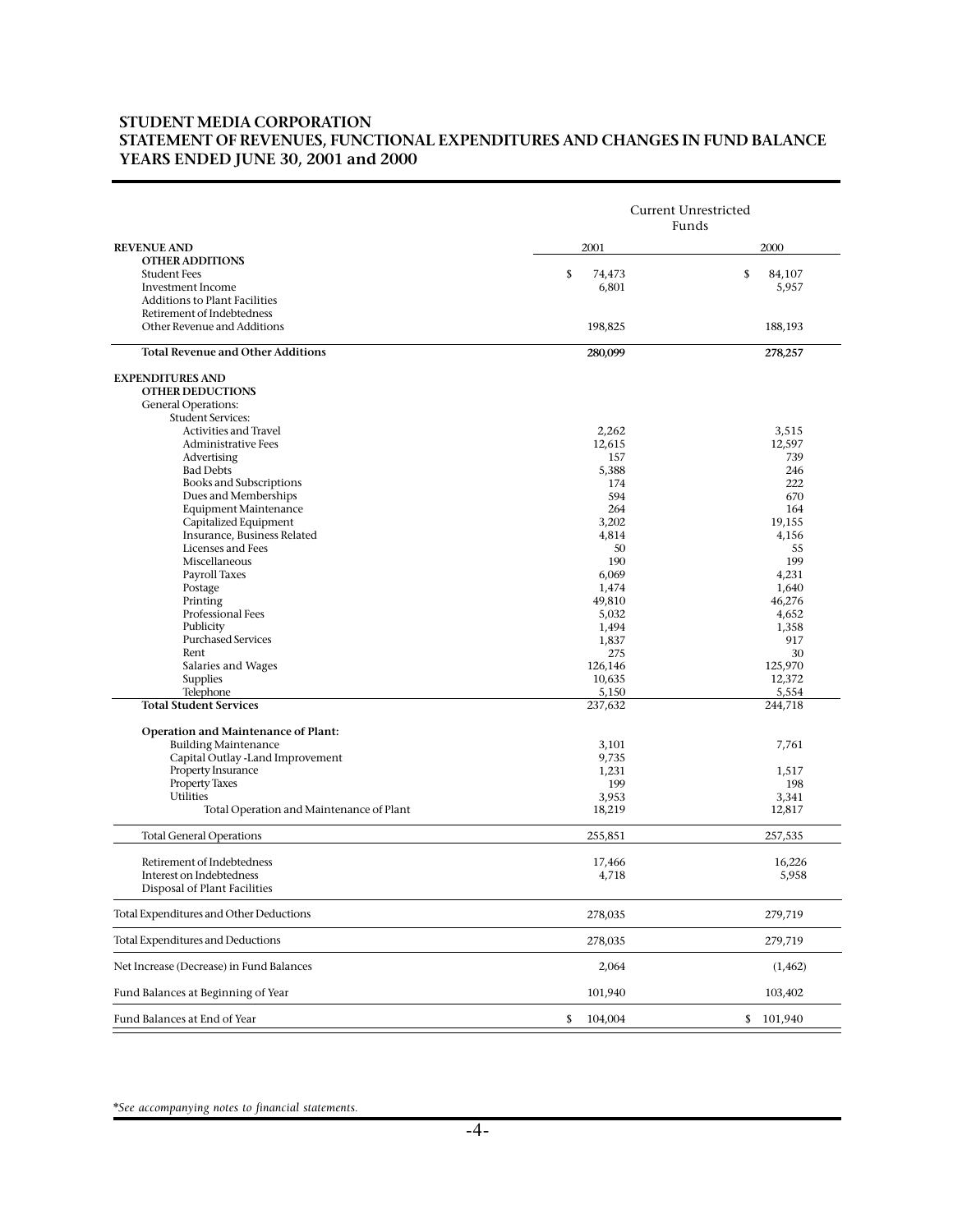|                        | PLANT FUND             |                                                                                                                                                                        |                                                                                                                                                                        |
|------------------------|------------------------|------------------------------------------------------------------------------------------------------------------------------------------------------------------------|------------------------------------------------------------------------------------------------------------------------------------------------------------------------|
| Investment in Plant    |                        |                                                                                                                                                                        | Memorandum Only<br>Totals                                                                                                                                              |
| 2001                   | 2000                   | 2001                                                                                                                                                                   | 2000                                                                                                                                                                   |
| \$<br>12,937<br>17,466 | \$<br>38,926<br>16,226 | \$<br>74,473<br>6,801<br>12,937<br>17,466<br>198,825                                                                                                                   | \$<br>84,107<br>5,957<br>38,926<br>16,226<br>188,193                                                                                                                   |
| 30,403                 | 55,152                 | 310,502                                                                                                                                                                | 333,409                                                                                                                                                                |
|                        |                        | 2,262<br>12,615<br>157<br>5,388<br>174<br>594<br>264<br>3,202<br>4,814<br>50<br>190<br>6,069<br>1,474<br>49,810<br>5,032<br>1,494<br>1,837<br>275<br>126,146<br>10,635 | 3,515<br>12,597<br>739<br>246<br>222<br>670<br>164<br>19,155<br>4,156<br>55<br>199<br>4,231<br>1,640<br>46,276<br>4,652<br>1,358<br>917<br>$30\,$<br>125,970<br>12,372 |
|                        |                        | 5,150<br>237,632                                                                                                                                                       | 5,554<br>244,718                                                                                                                                                       |
|                        |                        | 3,101<br>9,735<br>1,231<br>199<br>3,953<br>18,219                                                                                                                      | 7,761<br>1,517<br>198<br>3,341<br>12,817                                                                                                                               |
|                        |                        | 255,851                                                                                                                                                                | 257,535                                                                                                                                                                |
| 5,408                  | 21,153                 | 17,466<br>4,718<br>5,408                                                                                                                                               | 16,226<br>5,958<br>21,153                                                                                                                                              |
| 5,408                  | 21,153                 | 283,443                                                                                                                                                                | 300,872                                                                                                                                                                |
| 5,408                  | 21,153                 | 283,443                                                                                                                                                                | 300,872                                                                                                                                                                |
| 24,995                 | 33,999                 | 27,059                                                                                                                                                                 | 32,537                                                                                                                                                                 |
| 100,595                | 66,596                 | 202,535                                                                                                                                                                | 169,998                                                                                                                                                                |
| 125,590<br>\$          | \$100,595              | \$229,594                                                                                                                                                              | \$202,535                                                                                                                                                              |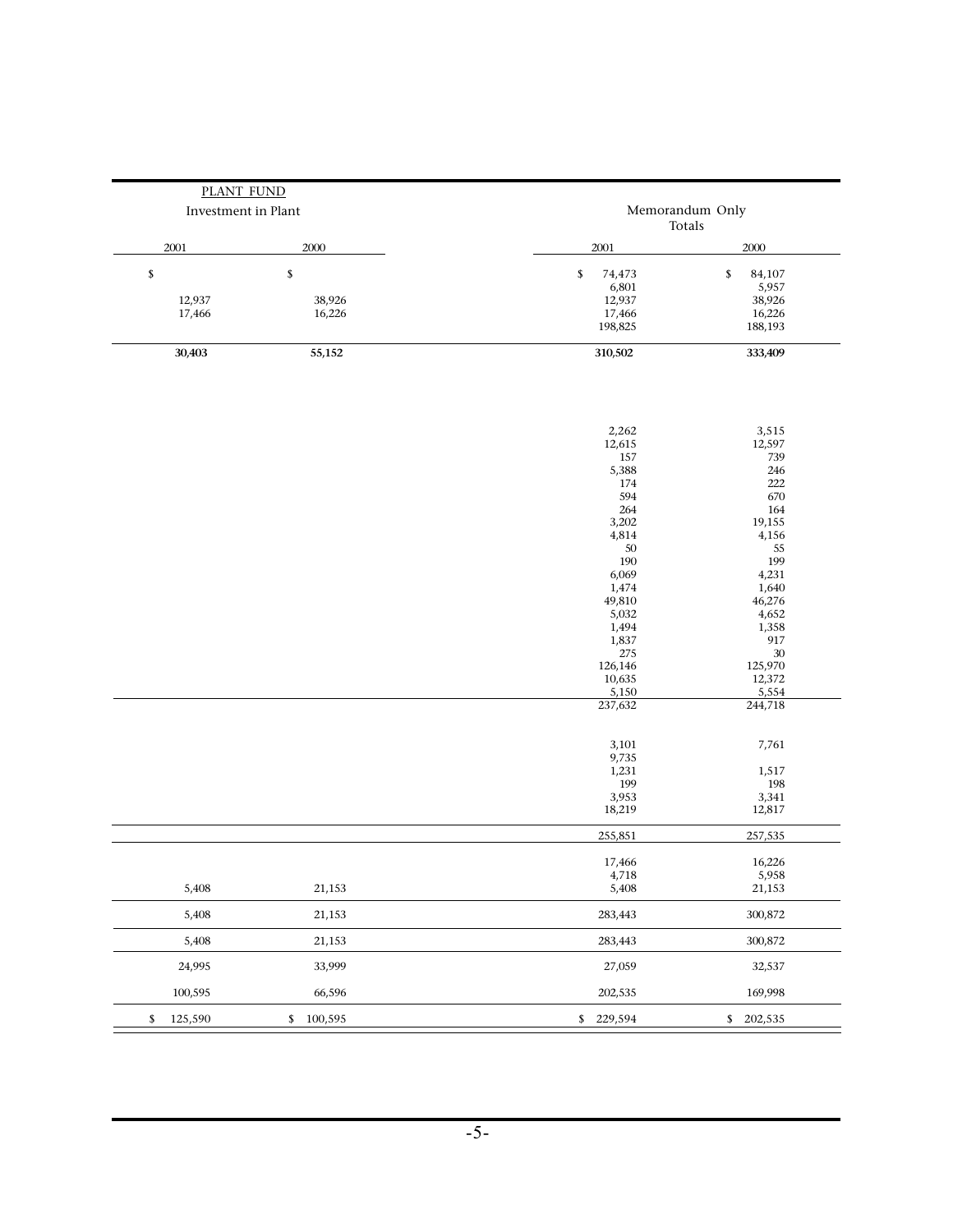#### **Notes 1 - Summary of Significant Accounting Policies:**

The Student Media Corporation (the Corporation), is a component unit of the University of Northern Colorado, and is blended in the University's financial statements. The Corporation is considered to be a quasi-governmental unit. Therefore the financial statements of the Corporation are presented in accordance with fund accounting guidelines set forth in the American Institute of Certified Public Accountant's industry audit guide, *Audits of Colleges and Universities*, and the National Association of College and University Business Officer's publication, *Financial Accounting and Reporting Manual for Higher Education*. Prior financial statements were in a not-for-profit format and have been restated. The Governmental Accounting Standards Board is the accepted standard-setting body for establishing governmental accounting and financial reporting principles.

 $\perp$ 

Accounting Policies:

In order to ensure observance of limitations and restrictions placed on the use of the resources available to the Student Media Corporation, the accounts of the Student Media Corporation are maintained in accordance with the principles of "fund accounting". This is the process by which the accounting and reporting activities for resources are performed within funds established based upon the activities and purposes for which the resources are to be used. A separate group of self-balancing accounts is used for each fund: however, in the accompanying financial statements, funds of similar characteristics and purpose have been combined and reported upon as a group of funds.

Within each group of funds, fund balances restricted by outside sources, if any, have been identified. Externally restricted funds may only be utilized in accordance with the restrictions placed upon the resources by the external source.

Fund group classifications consist of the following:

Current Unrestricted Funds are used primarily for current operating expenditures incurred in performing the primary and support objectives of the Student Media Corporation. Investment in Plant Funds include all long-lived assets and related debts of the Corporation.

#### Organization:

The Corporation publishes the *MIRROR* three times a week during the academic year and weekly during summer sessions. The *MIRROR* is the official school newspaper of the University of Northern Colorado (UNC).

The Corporation grants credit to its advertising customers, substantially all of whom are local businesses or national agencies.

#### Reporting Entity:

The Student Media Corporation was created in February, 1989 as a nonprofit Colorado organization and began operations on July 1. The Corporation's Board of Directors includes university students and faculty as well as community members.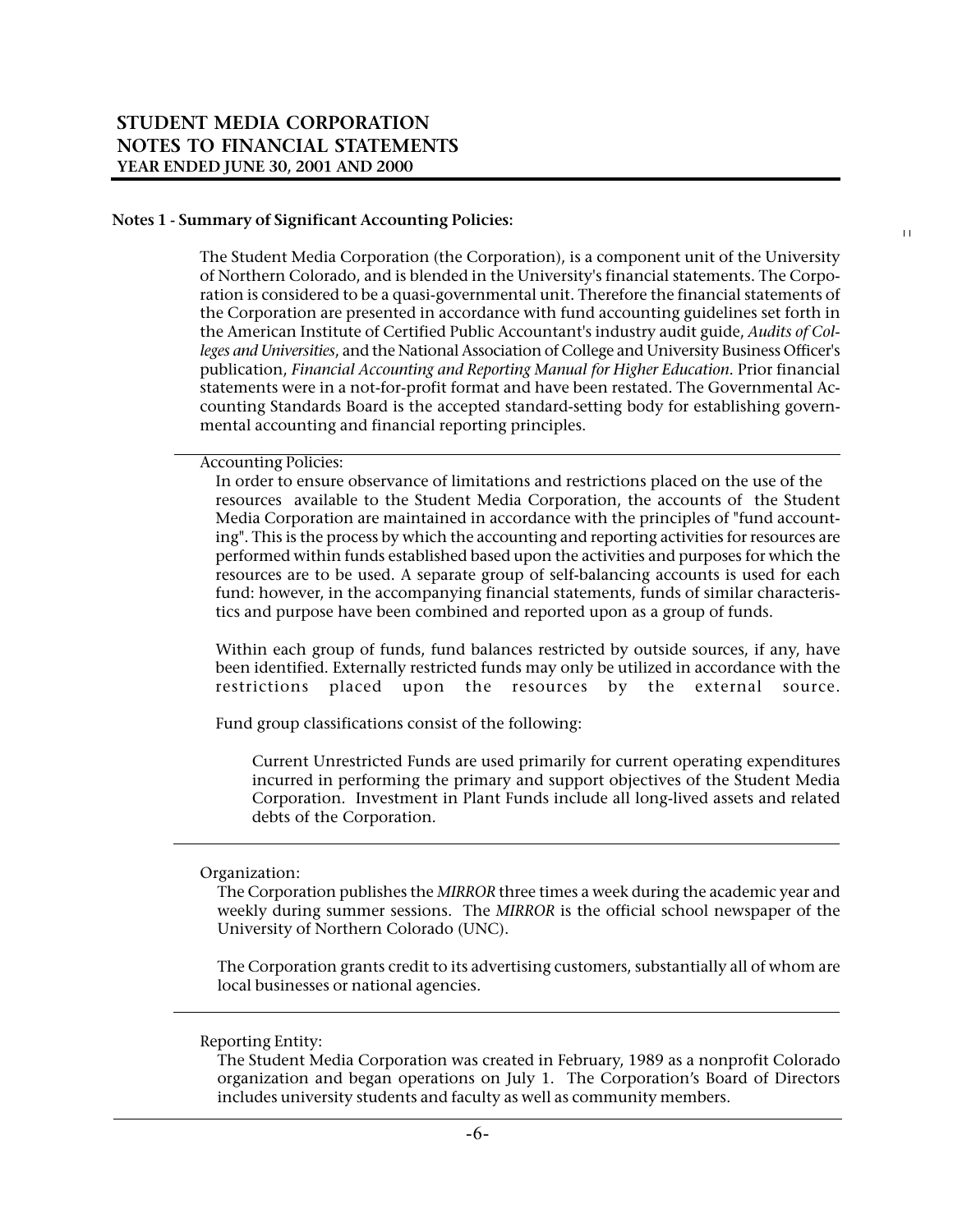The financial report of the Corporation includes all of the integral parts of the Corporation's separate operations. The Corporation has determined that it has no oversight responsibility for any other agency which would require it to be in the reporting entity. Oversight responsibility is determined based on consideration of financial interdependency, selection of governing authority, designation of management, ability to significantly influence management and accountability for fiscal matters.

#### Estimates:

The preparation of financial statements in conformity with generally accepted accounting principles requires management to make estimates and assumptions that affect certain reported amounts and disclosures. Accordingly, actual results could differ from those estimates.

#### Property and Equipment:

Depreciation on Plant Fund assets is not recorded.

Furniture and equipment purchased by the Corporation are stated at acquisition cost.

The value of used office furniture and computer equipment donated by UNC is not reflected in the accompanying financial statements as it is immaterial.

## In-Kind Contributions:

No amounts have been reported in the financial statements of various services contributed by UNC because no objective basis is available to measure the value of such services.

#### Income Taxes:

The Corporation is exempt from federal and state income taxes under Section  $501(c)(3)$ of the Internal Revenue Code, and is not classified as a private foundation. Accordingly, no provision is made in these financial statements for income taxes.

#### Risk Management:

The Corporation is exposed to various risks of loss related to torts; theft of, damage to, and destruction of assets; errors and omissions; injuries to employees; and natural disasters. The Corporation purchases commercial insurance for risks of loss in excess of deductible amounts. Settled claims have not exceeded this coverage in any of the past three fiscal years.

# **Note 2 - Related Party Transactions:**

Advertising revenue from UNC-related entities for 2001 and 2000 was approximately \$33,483 and \$51,465, respectively.

The University provides various accounting, purchasing, payroll, and banking services to the Corporation at a rate of 10.0% of Student Media Corporation's personnel costs. Administrative fees for 2001 and 2000 were \$12,615 and \$12,597, respectively.